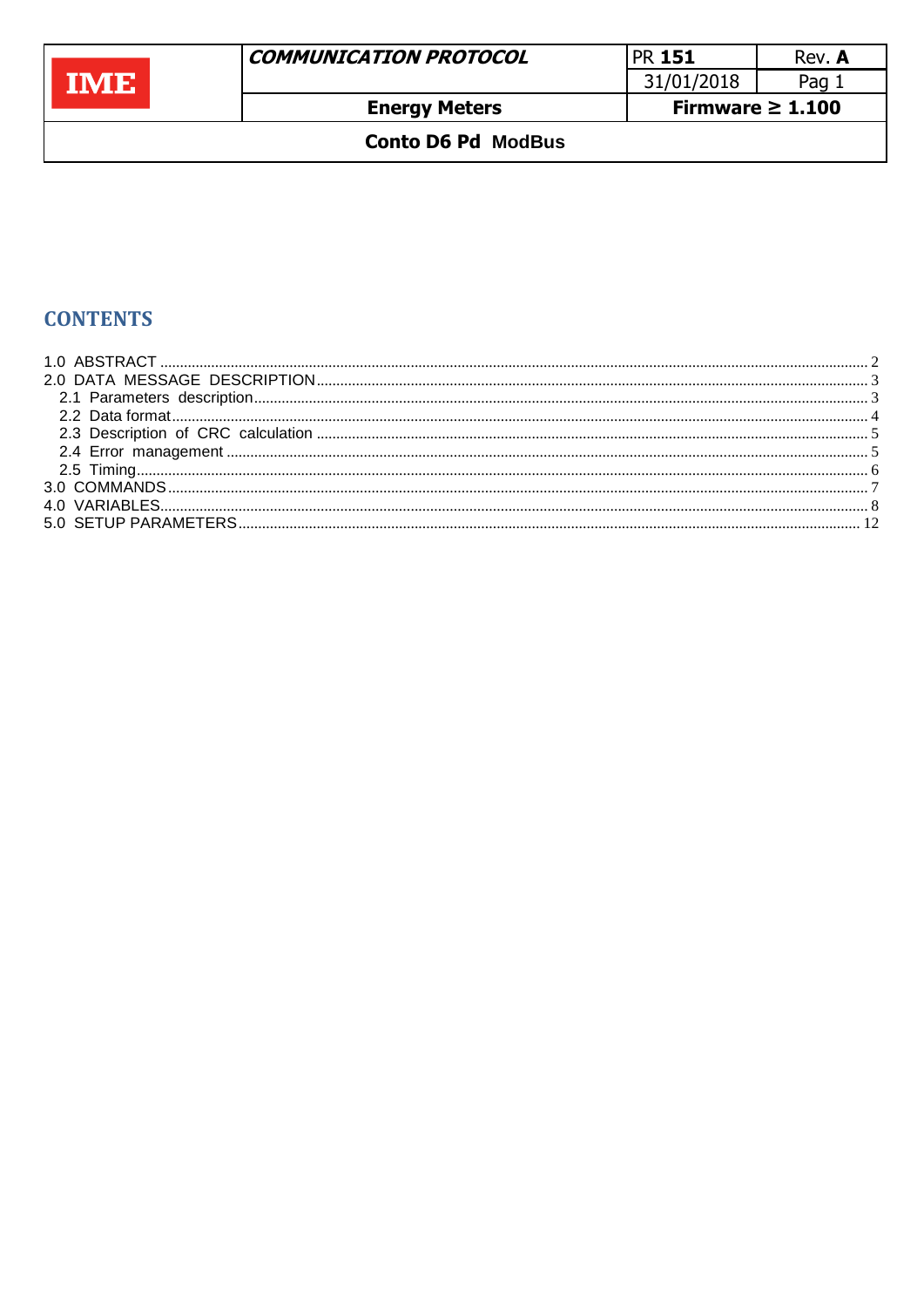| PR 151          | Rev. A |
|-----------------|--------|
| 31/01/2018      | Pag 2  |
| Firmwara > 1100 |        |

### **Conto D6 Pd ModBus**

## <span id="page-1-0"></span>**1.0 ABSTRACT**

#### **Physical level**

The physical communication line complies with the EIA-RS485 standard in half-duplex modality. In this case, as only two wires are used, only one instrument at a time can engage the line; this means that there must be a master which polls the slave instruments so the demand and the request are alternated.

On the same physical line only 32 instruments can be attached (master included). In order to increase the number of the slave instrument, the necessary repeaters must be used.

The communication parameters are :

Baud rate : programmable (device dependant) bit n. 28 stop bit : 1 parity : programmable (device dependant)

#### **Data link level**

The data are transmitted in a packet form (message) and are checked by a word (CRC). See the description of the data packet in the next paragraphs for more details.

#### **Application level**

The communication protocol used is MODBUS / JBUS compatible.

Up to 255 different instruments can be managed by the protocol.

There are no limitations to the number of possible retries done by the master.

A delay between the response from the slave and the next command could be necessary and it is specified for each device (timing).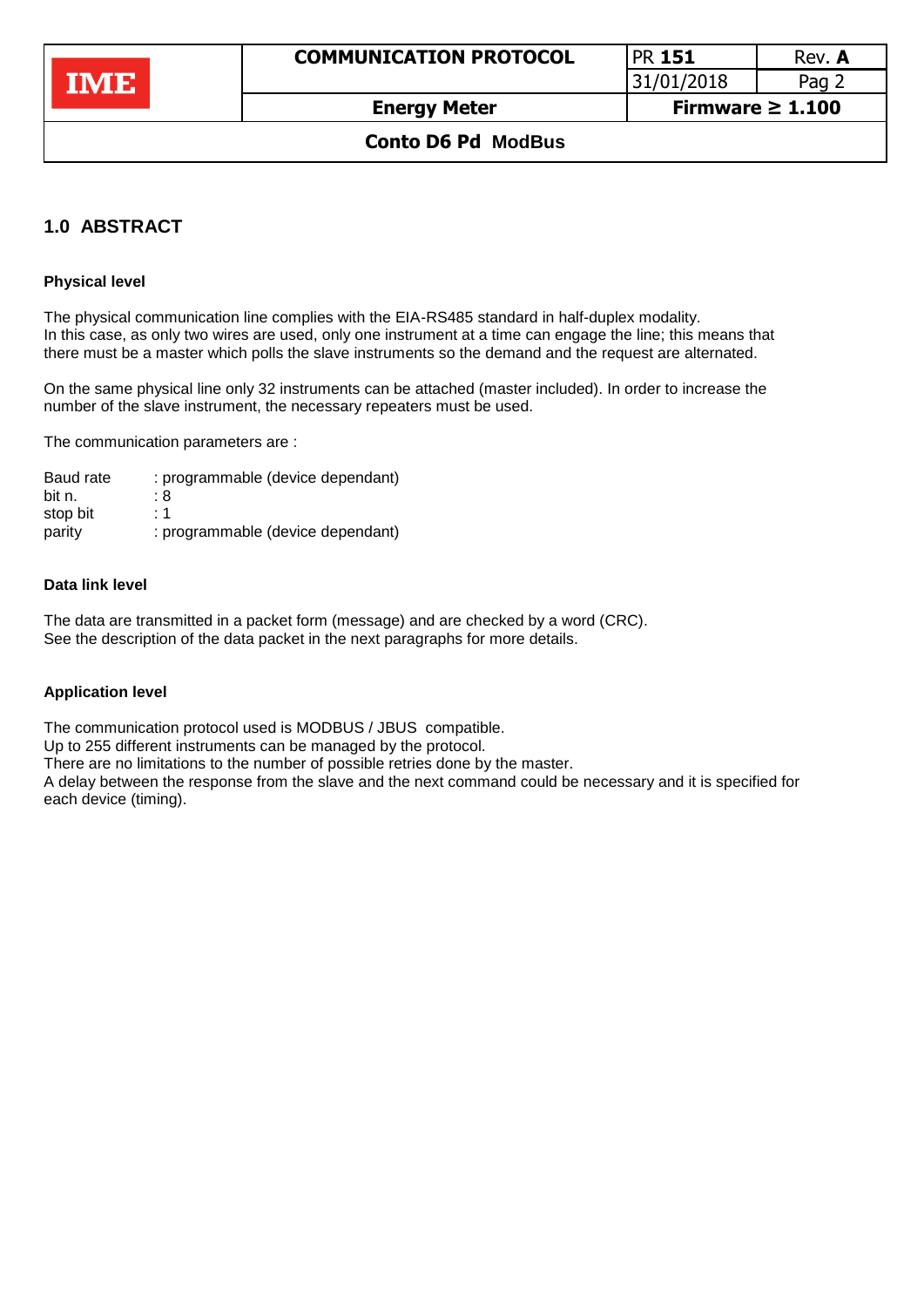

## **Conto D6 Pd ModBus**

## <span id="page-2-0"></span>**2.0 DATA MESSAGE DESCRIPTION**

The generic data message is composed as following :

| Device address | unctional code | م+ ہ ۱<br>Dala | word |
|----------------|----------------|----------------|------|
|                |                |                |      |

Two answers are possible :

Answer containing data

| Device address | <b>Functional code</b> | Data | <b>CRC</b><br>word |
|----------------|------------------------|------|--------------------|

Error answer

| I Device address | Functional code |  | Error code CRC word |
|------------------|-----------------|--|---------------------|
|                  | + 0x80          |  |                     |

## <span id="page-2-1"></span>**2.1 Parameters description**

| Device address : | device identification number in the network.<br>It must be the same for the demand and the answer.<br>Format: 1 BYTE from 0 to 0xff<br>0 is for broadcast messages with no answer |
|------------------|-----------------------------------------------------------------------------------------------------------------------------------------------------------------------------------|
| Functional code: | command code<br>Used functional code:<br>Format: 1 BYTE<br>0x03 : reading of consecutive words<br>0x10 : writing of consecutive words                                             |
| Data :           | they can be<br>- the address of the required words (in the demand)<br>- the data (in the answer)                                                                                  |
| CRC word:        | it is the result of the calculation done on all the bytes in the message                                                                                                          |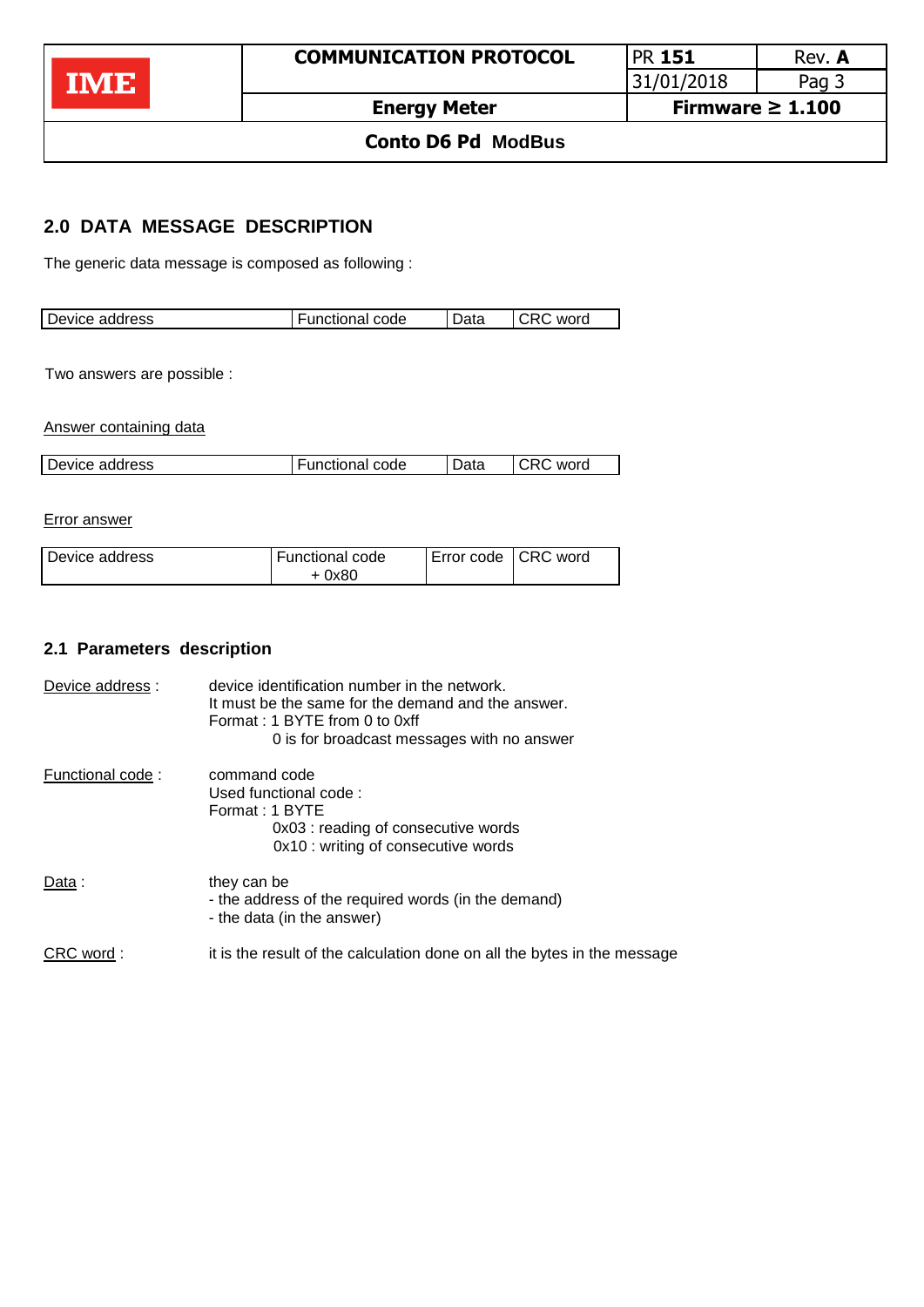|   | <b>COMMUNICATION PROTOCOL</b> | <b>PR 151</b>         | Rev. A |
|---|-------------------------------|-----------------------|--------|
| M |                               | 31/01/2018            | Pag 4  |
|   | <b>Energy Meter</b>           | Firmware $\geq 1.100$ |        |

## **Conto D6 Pd ModBus**

## <span id="page-3-0"></span>**2.2 Data format**

The following types of format are used for the data values :

| * U WORD                                         | : one WORD        | - unsigned    |
|--------------------------------------------------|-------------------|---------------|
| * S WORD                                         | : one WORD        | - signed      |
| $*$ $\blacksquare$ $\blacksquare$ $\blacksquare$ | $\ldots$ $\ldots$ | المصمر سأحمدن |

- \* UD\_WORD : two WORDS unsigned
- \* SD\_WORD : two WORDS signed

If the required data is in a **DWORD** format, 2 WORDS are transmitted and the MSW comes before the LSW (depending on the setting in the NEMO 96 : **big endian / little endian / swap WORDS** 

| MSB                          | ∟SB | MSB | LSB                           |
|------------------------------|-----|-----|-------------------------------|
| <b>Most Significant WORD</b> |     |     | <b>Least Significant WORD</b> |

Example :  $1000 = 0x 03 e8$  or 0x 00 00 03 e8 (if UDWORD)

| MSB  | .SB  | MSB  | .SB  |
|------|------|------|------|
| 0x00 | 0x00 | 0x03 | 0xe8 |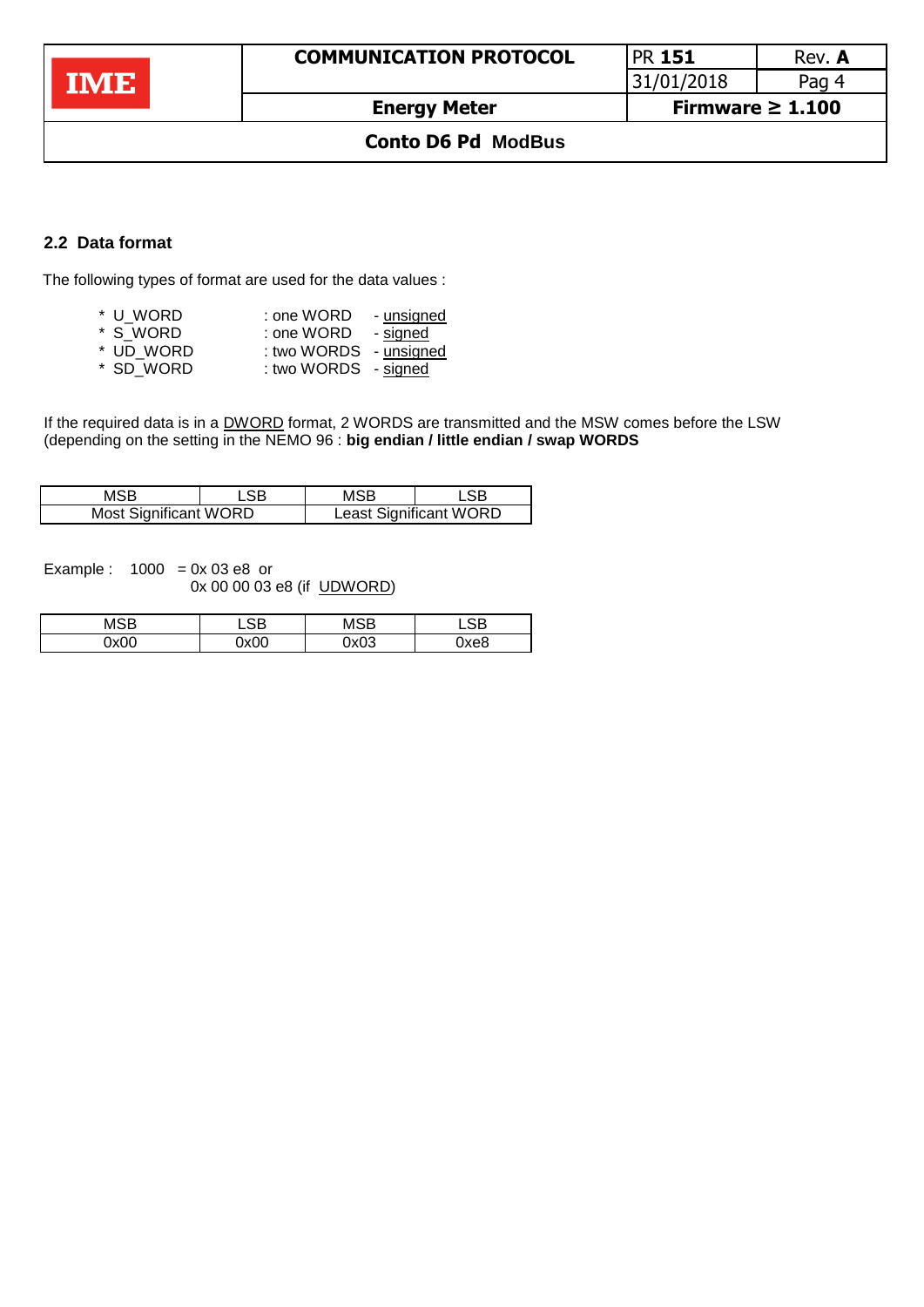**COMMUNICATION PROTOCOL** PR **151** Rev. **A IME** 31/01/2018 Pag 5 **Energy Meter Firmware ≥ 1.100**

#### **Conto D6 Pd ModBus**

### <span id="page-4-0"></span>**2.3 Description of CRC calculation**

The following is an example of the CRC calculation in C language.

```
unsigned int calc crc (char *ptbuf, unsigned int num)
      /* ****************************************************************
       * Descrizione : calculates a data buffer CRC WORD
       * Input : ptbuf = pointer to the first byte of the buffer
       * num = number of bytes 
       * Output : //
            Return ·
      ** ***************************************************************/
\overline{\mathcal{L}} unsigned int crc16;
        unsigned int temp;
        unsigned char c, flag;
       \text{crcl}6 = 0 \text{xfiff}; \frac{1}{2} /* init the CRC WORD */
        for (num; num>0; num--) {
             temp = (unsigned int) *ptbuf; /* temp has the first byte */
             temp \&= 0 \times 00 \text{ ff}; \frac{1}{\sqrt{100}} /* mask the MSB */
             crc16 = crc16 \text{ ~ temp}; /* crc16 XOR with temp */
             for (c=0; c<8; c++) {
                  flag = crc16 & 0x01; \qquad /* LSBit di crc16 is mantained */
                   crc16 = crc16 >> 1; \frac{1}{2} /* Lsbit di crc16 is lost */
                   if (flag != 0)<br>crc16 = crc16 \land 0x0a001;
                                                  /* crc16 XOR with 0 \times 0a001 */
 }
              ptbuf++; /* pointer to the next byte */
 } 
       crc16 = (\text{crc16} \gg 8) | (\text{crc16} \ll 8); \frac{\div \text{LSB}}{\div \text{LSB}} is exchanged with MSB \div return (crc16);
     } /* calc crc */
```
#### <span id="page-4-1"></span>**2.4 Error management**

If the received message is incorrect (CRC16 is wrong) the polled slave doesn't answer. If If the message is correct but there are errors (wrong functional code or data) it can't be accepted, so the slave answers with an error message.

The error codes are defined in the following part of the document.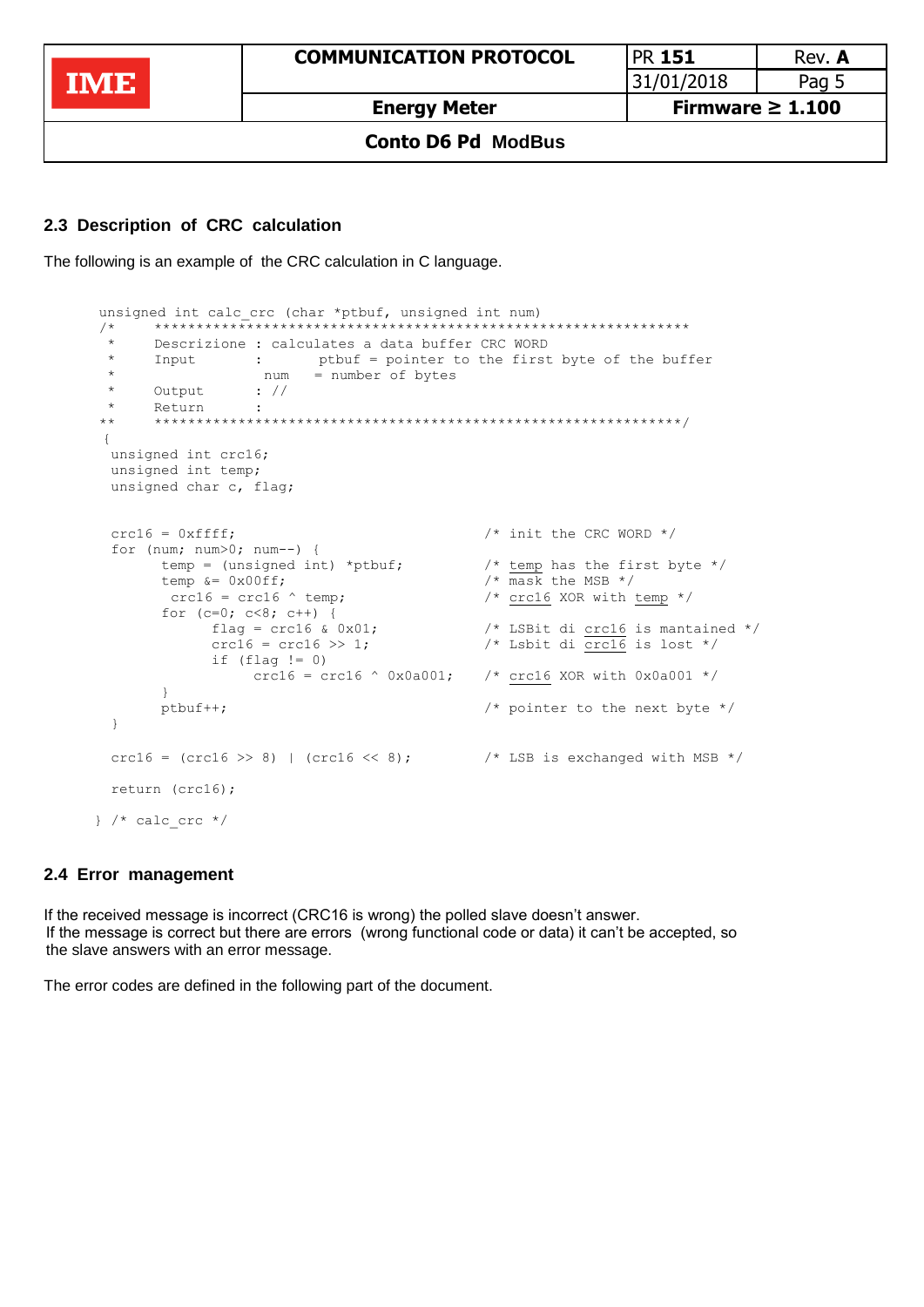|                           | <b>COMMUNICATION PROTOCOL</b> | <b>PR 151</b>         | Rev. A |
|---------------------------|-------------------------------|-----------------------|--------|
|                           |                               | 31/01/2018            | Pag 6  |
|                           | <b>Energy Meter</b>           | Firmware $\geq 1.100$ |        |
| <b>Conto D6 Pd ModBus</b> |                               |                       |        |

## <span id="page-5-0"></span>**2.5 Timing**



**Be careful : among the setup parameters there is a timeout value that may be programmed. This is the inter-characters timeout and implicitly is the timeout to detect the end of a message. The value of 20 msec is suggested to keep compatibility with older IME devices. The minimum value is 3 msec.**

| TIME | <b>DESCRIPTION</b>                                                                                                                  | Min & Max VALUES                     |
|------|-------------------------------------------------------------------------------------------------------------------------------------|--------------------------------------|
| Τ1   | Time between characters.<br>If this time exceeds the programmed timeout, the<br>message is considered closed by the device          | $Min = 3$ msec<br>$Max \leq 99$ msec |
| T2   | Slave response time<br>Minimum and maximum response time of device to the<br>Master request after a message has been detected valid | $Max = 20$ ms.                       |
| T3   | Time before a new message request from the Master                                                                                   | $Min = 1$ msec                       |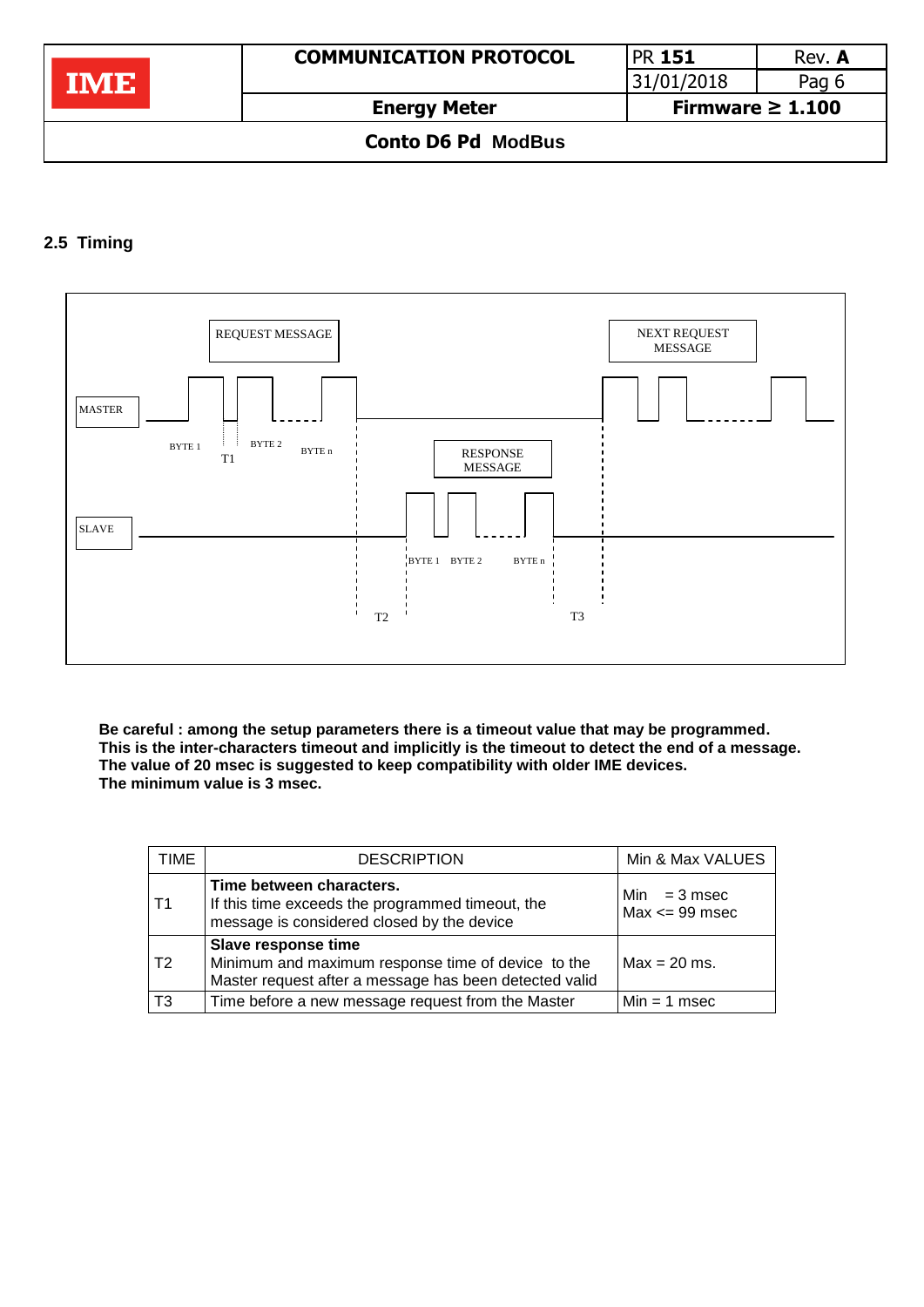### **Conto D6 Pd ModBus**

## <span id="page-6-0"></span>**3.0 COMMANDS**

**IME** 

#### **Code 0x03 : reading of one or more consecutive WORDS**

Command format :

| RYTF           | <b>RYTE</b> | <b>MSB</b> | _SB.               | MSB                 |  |       |
|----------------|-------------|------------|--------------------|---------------------|--|-------|
| Device address | Funct. Code |            | First WORD address | <b>WORDS</b> number |  | CRC16 |

Answer format (containing data) :

| <b>RVTE</b><br>י כו<br>- | חד⁄ים                                  | <b>DVTF</b><br>D | <b>MSB</b>  | ∟SB⊹ | <b>MSB</b>  | LSB |       |
|--------------------------|----------------------------------------|------------------|-------------|------|-------------|-----|-------|
| Device<br>address        | ∩ית<br>Code<br>unct.<br>number »<br>-- |                  | <b>WORD</b> |      | <b>WORD</b> | N.  | CRC16 |

The BYTES number must always match the WORDS number (in the demand) \* 2.

Answer format (the demand was wrong) :

| <b>RYTE</b>    | RYTF                 | <b>RYTE</b> |                   |
|----------------|----------------------|-------------|-------------------|
| Device address | Funct. Code $+$ 0x80 | Error code  | CRC <sub>16</sub> |

Error codes :

\* 0x01 : incorrect functional code

\* 0x02 : wrong first WORD address

\* 0x03 : incorrect data

#### **Code 0x10 : writing of more consecutive WORDS**

Command format :

| <b>BYTE</b>    | <b>BYTE</b>    | ∟SB<br>MSB                   | <b>MSB</b><br>_SB_     | <b>BYTE</b>            | <b>MSB LSB</b> | MSB<br><b>LSB</b> |                   |  |
|----------------|----------------|------------------------------|------------------------|------------------------|----------------|-------------------|-------------------|--|
| Device address | Funct.<br>Code | <b>First WORD</b><br>address | <b>WORDS</b><br>number | <b>BYTE</b><br>numbers | Word Value     |                   | CRC <sub>16</sub> |  |

Answer format (containing data) :

| <b>RYTE</b>    | <b>RYTE</b>    | MSB | ∟SB⊹               | <b>MSB</b> | ∟SB     |                   |  |
|----------------|----------------|-----|--------------------|------------|---------|-------------------|--|
| Device address | Funct.<br>Code |     | First WORD address |            | WORD N. | CRC <sub>16</sub> |  |

The BYTES number must always match the WORDS number (in the demand) \* 2.

Answer format (the demand was wrong) :

| חד⁄ים<br>⊃             | ----<br>ㄱ\.           | חד/ת           |                                        |
|------------------------|-----------------------|----------------|----------------------------------------|
| ⌒<br>address<br>Device | 0x80<br>unct<br>- ode | -<br>rror code | $\overline{\phantom{a}}$<br>١n.<br>1 t |

Error codes :

\* 0x01 : incorrect functional code

\* 0x02 : wrong first WORD address

\* 0x03 : incorrect data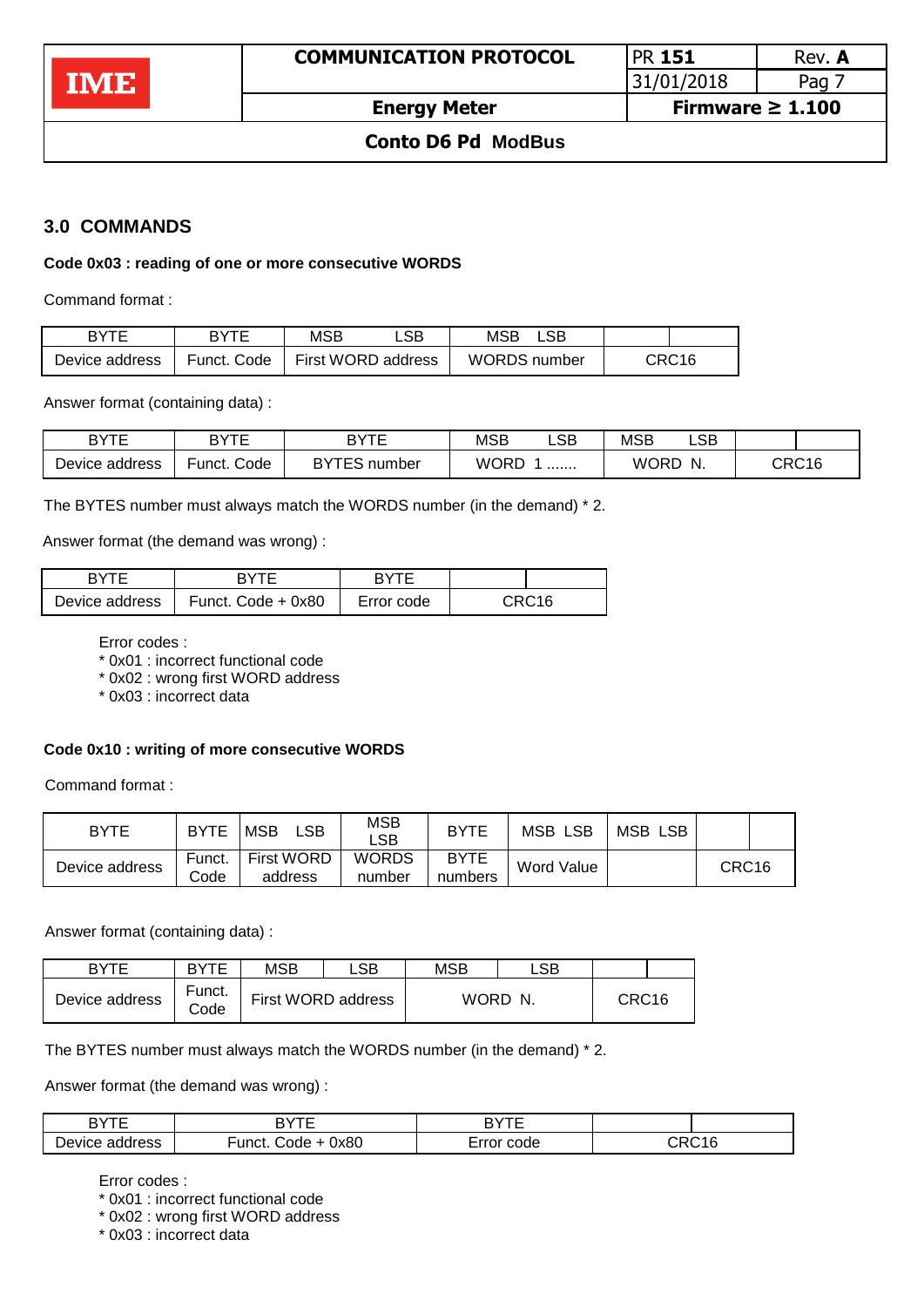**IME** 

31/01/2018 Pag 8

**Energy Meter Firmware ≥ 1.100**

## **Conto D6 Pd ModBus**

## <span id="page-7-0"></span>**4.0 VARIABLES**

Variables or groups of variables may be required up to 240 BYTES

| 0x100 | <b>U WORD</b> | Current transformer ratio<br>(KTA)  | No unit            |
|-------|---------------|-------------------------------------|--------------------|
| 0x102 | <b>U WORD</b> | Voltage transformer ratio<br>(KTV)  | 1/100 (hundredths) |
|       |               |                                     |                    |
| 0x300 | <b>U WORD</b> | Device identifier                   | 0x72               |
| 0x325 | UD WORD       | 3-phase : Tariff 1 "SUN indicator"  | (2)                |
|       |               | positive active energy              |                    |
| 0x329 | UD WORD       | 3-phase : Tariff 1 "SUN indicator"  | (2)                |
|       |               | positive reactive energy            |                    |
| 0x32d | UD WORD       | 3-phase : Tariff 2 "MOON indicator" | (2)                |
|       |               | positive active energy              |                    |
| 0x331 | UD WORD       | 3-phase : Tariff 2 "MOON indicator" | (2)                |
|       |               | positive reactive energy            |                    |

| <b>Address</b>   | Format                           | Description                                                   | Unit           |
|------------------|----------------------------------|---------------------------------------------------------------|----------------|
| 0x1000           | <b>UD WORD</b>                   | Phase 1 : phase voltage                                       | mV             |
| 0x1002           | <b>UD WORD</b>                   | Phase 2 : phase voltage                                       | mV             |
| 0x1004           | <b>UD WORD</b>                   | Phase 3 : phase voltage                                       | mV             |
| 0x1006           | <b>UD WORD</b>                   | Phase 1 : current                                             | mA             |
| 0x1008           | <b>UD WORD</b>                   | Phase 2 : current                                             | mA             |
| 0x100a           | <b>UD WORD</b>                   | Phase 3 : current                                             | mA             |
| 0x100c           | <b>UD WORD</b>                   | $\Omega$                                                      |                |
| 0x100e           | <b>UD WORD</b>                   | Chained voltage : L1-L2                                       | mV             |
| 0x1010           | <b>UD WORD</b>                   | Chained voltage : L2-L3                                       | mV             |
| 0x1012           | <b>UD WORD</b>                   | Chained voltage : L3-L1                                       | mV             |
| 0x1014           | <b>UD WORD</b>                   | 3-phase : active power                                        | (1)            |
| 0x1016           | <b>UD WORD</b>                   | 3-phase : reactive power                                      | (1)            |
| 0x1018           | <b>UD WORD</b>                   | 3-phase : apparent power                                      | (1)            |
| 0x101a           | <b>U WORD</b>                    | 3-phase : sign of active power                                | (4)            |
| 0x101b           | <b>U WORD</b>                    | 3-phase : sign of reactive power                              | (4)            |
| 0x101c           | UD WORD                          | 3-phase: Tariff 1 "SUN indicator"                             | (2)            |
|                  |                                  | positive active energy                                        |                |
| 0x101e           | UD WORD                          | 3-phase: Tariff 1 "SUN indicator"                             | (2)            |
|                  |                                  | positive reactive energy                                      |                |
| 0x1020           | <b>UD WORD</b>                   | Future developments                                           | $---$          |
| 0x1022           | <b>UD WORD</b>                   | $\cap$                                                        |                |
| 0x1024           | S WORD                           | 3-phase : power factor                                        | $1/100$ signed |
| 0x1025           | <b>U WORD</b>                    | 3-phase : sector of power factor (cap or ind)                 | $0 : PF = 1$   |
|                  |                                  |                                                               | 1:ind(a)       |
|                  | <b>U WORD</b>                    |                                                               | 2:cap(r)       |
| 0x1026           |                                  | Frequency                                                     | Hz/10          |
| 0x1027<br>0x1029 | <b>UD WORD</b><br><b>UD WORD</b> | 3-phase : average power<br>3-phase : Tariff 1 "SUN indicator" | (1)<br>(1)     |
|                  |                                  | peak maximum demand                                           |                |
| 0x102b           | <b>U WORD</b>                    | Time counter for average power                                | minutes        |
| 0x102c           | <b>UD WORD</b>                   | Phase 1 : active power                                        | (1)            |
| 0x102e           | <b>UD WORD</b>                   | Phase 2 : active power                                        | (1)            |
| 0x1030           | <b>UD WORD</b>                   | Phase 3 : active power                                        | (1)            |
| 0x1032           | <b>U WORD</b>                    | Phase 1 : sign of active power                                | (4)            |
| 0x1033           | <b>U WORD</b>                    | Phase 2 : sign of active power                                | (4)            |
| 0x1034           | <b>U WORD</b>                    | Phase 3 : sign of active power                                | (4)            |
| 0x1035           | <b>UD WORD</b>                   | Phase 1 : reactive power                                      | (1)            |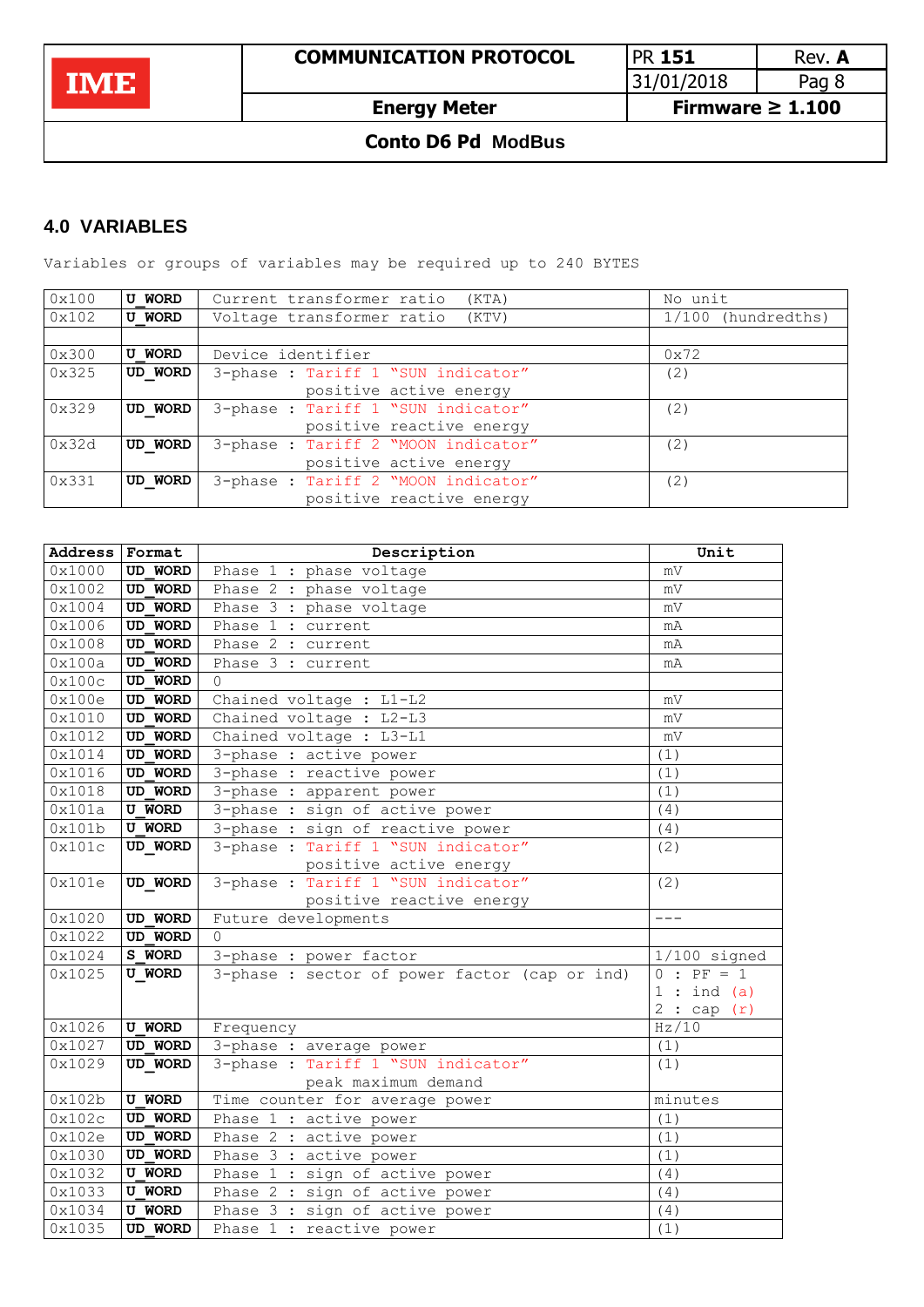**COMMUNICATION PROTOCOL** PR 151 Rev. A<br>31/01/2018 Pag 9  $31/01/2018$ 

**Energy Meter Firmware ≥ 1.100**

## **Conto D6 Pd ModBus**

| 0x1037               | UD WORD                          | Phase 2 : reactive power               | (1)                                   |
|----------------------|----------------------------------|----------------------------------------|---------------------------------------|
| $\overline{0x}$ 1039 | <b>UD WORD</b>                   | Phase 3 : reactive power               | (1)                                   |
| 0x103b               | <b>U WORD</b>                    | Phase 1 : sign of reactive power       | (4)                                   |
| 0x103c               | <b>U WORD</b>                    | Phase 2 : sign of reactive power       | (4)                                   |
| 0x103d               | <b>U WORD</b>                    | Phase 3 : sign of reactive power       | (4)                                   |
| 0x103e               | UD WORD                          | 3-phase: Tariff 2 "MOON indicator"     | (2)                                   |
|                      |                                  | positive active energy                 |                                       |
| 0x1040               | UD WORD                          | 3-phase: Tariff 2 "MOON indicator"     | (2)                                   |
|                      |                                  | positive reactive energy               |                                       |
| 0x1042               | UD WORD                          | 3-phase: Tariff 2 "MOON indicator"     | (1)                                   |
|                      |                                  | peak maximum demand                    |                                       |
| 0x1044               | S WORD                           | Phase 1 : power factor                 | $1/100$ signed                        |
| 0x1045               | S WORD                           | Phase 2 : power factor                 | $1/100$ signed                        |
| 0x1046               | S WORD                           | Phase 3 : power factor                 | $1/100$ signed                        |
| 0x1047               | <b>U WORD</b>                    | Phase 1 : power factor sector          | $\overline{\cdot}$ PF = 1<br>$\Omega$ |
|                      |                                  |                                        | $:$ ind $(a)$<br>$\mathbf 1$          |
|                      |                                  |                                        | $\mathbf{2}$<br>: cap(r)              |
| 0x1048               | <b>U WORD</b>                    | Phase 2 : power factor sector          | $\Omega$<br>$: PF = 1$                |
|                      |                                  |                                        | $:$ ind $(a)$<br>$\mathbf 1$          |
|                      |                                  |                                        | : cap(r)<br>2                         |
| 0x1049               | <b>U WORD</b>                    | Phase 3 : power factor sector          | $: PF = 1$<br>$\Omega$                |
|                      |                                  |                                        | $\mathbf{1}$<br>$:$ ind $(a)$         |
|                      |                                  |                                        | 2:cap(r)                              |
| 0x104a               | <b>U WORD</b>                    | $\circ$                                |                                       |
| 0x104b               | <b>U WORD</b>                    | 0                                      |                                       |
| 0x104c               | <b>U WORD</b>                    | 0                                      |                                       |
| 0x104d               | <b>U WORD</b>                    | $\overline{0}$                         |                                       |
| 0x104e               | <b>U WORD</b>                    | $\overline{0}$                         |                                       |
| 0x104f               | <b>U WORD</b>                    | $\overline{0}$                         |                                       |
| 0x1050               | <b>UD WORD</b>                   | $\overline{0}$                         |                                       |
| 0x1052               | <b>UD WORD</b>                   | $\overline{0}$                         |                                       |
| 0x1054               | <b>UD WORD</b>                   | $\overline{0}$                         |                                       |
| 0x1056               | <b>UD WORD</b>                   | $\overline{0}$                         |                                       |
| 0x1058               | <b>UD WORD</b>                   | 0                                      |                                       |
| 0x105a               | <b>UD WORD</b>                   | $\overline{0}$                         |                                       |
| 0x105c               | <b>UD WORD</b>                   | $\overline{0}$                         |                                       |
| 0x105e               | <b>UD WORD</b><br><b>UD WORD</b> | $\Omega$                               |                                       |
| 0x1060               |                                  | 0                                      |                                       |
| 0x1062               | UD WORD                          | 0                                      |                                       |
| 0x1064               | UD WORD                          | 0                                      |                                       |
| 0x1066               | <b>UD WORD</b>                   | 0                                      |                                       |
| 0x1068               | <b>UD WORD</b>                   | 0                                      |                                       |
| 0x106a               | <b>UD WORD</b>                   | 0                                      |                                       |
| 0x106c               | <b>UD WORD</b>                   | 0                                      |                                       |
| 0x106e               | <b>U WORD</b>                    | Run hour meter                         | Hour                                  |
| 0x106f               | <b>U WORD</b>                    | 0                                      |                                       |
| 0x1070<br>0x1072     | <b>UD WORD</b>                   | 0                                      |                                       |
| 0x1074               | UD WORD                          | 0                                      |                                       |
|                      | UD WORD                          | 0                                      |                                       |
| 0x1076               | UD WORD                          | 0                                      |                                       |
| 0x1078               | UD WORD                          | 0                                      |                                       |
| 0x107a               | UD WORD                          | 0                                      |                                       |
| 0x107c               | UD WORD<br>UD WORD               | Run hour meter<br>0                    | minutes                               |
| 0x107e<br>0x1080     | UD WORD                          | 3-phase : Total positive active energy |                                       |
|                      |                                  |                                        | (3)                                   |
|                      |                                  |                                        |                                       |

IME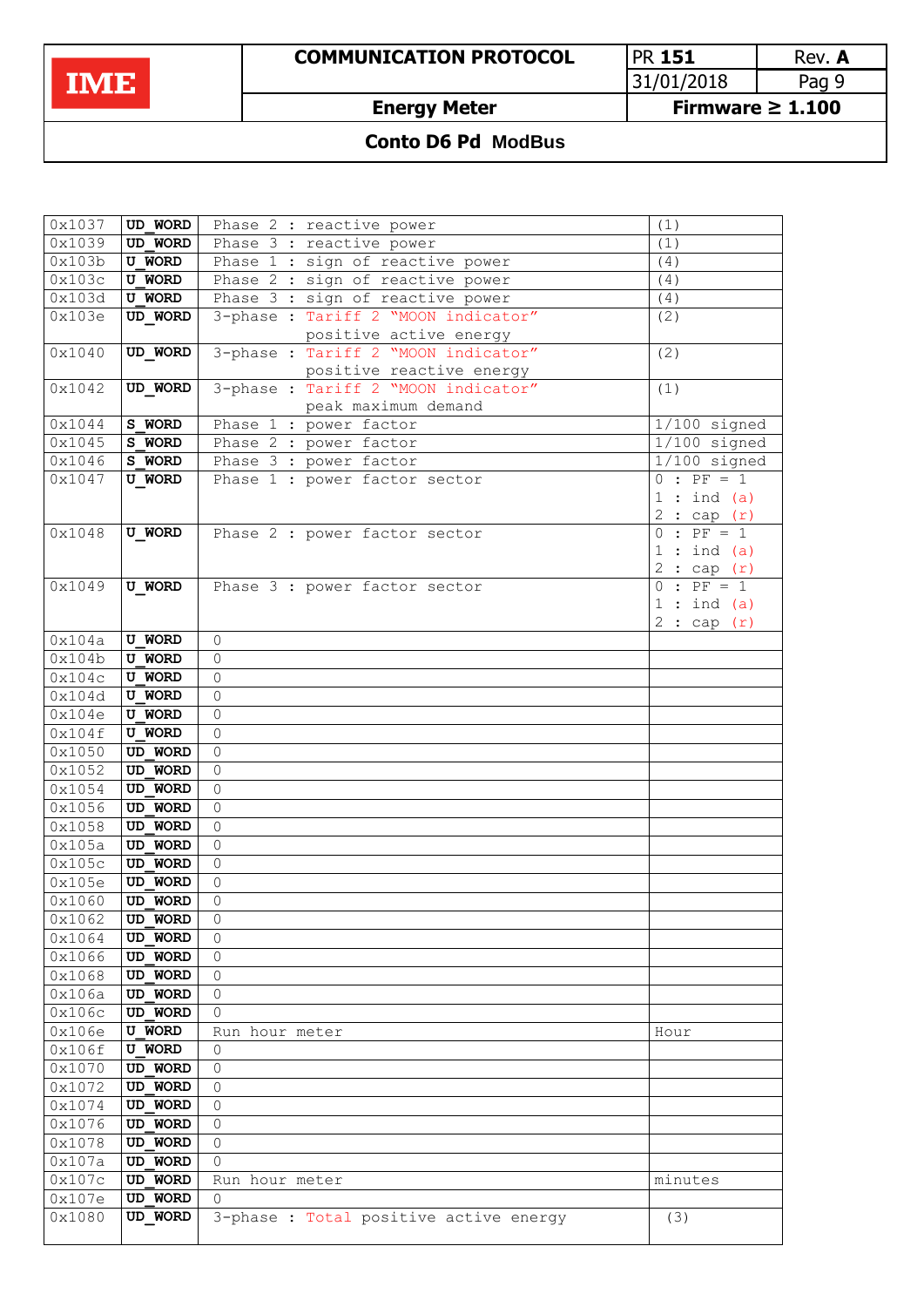IME

**COMMUNICATION PROTOCOL** PR 151 Rev. A<br>31/01/2018 Pag 10 31/01/2018

**Energy Meter Firmware ≥ 1.100**

# **Conto D6 Pd ModBus**

| 0x1082 | UD WORD        | 3-phase : Total positive reactive energy      | (3)           |
|--------|----------------|-----------------------------------------------|---------------|
| 0x1084 | <b>UD WORD</b> | 3-phase: Tariff 1 "SUN indicator"             | (2)           |
|        |                |                                               |               |
|        |                | positive active energy                        |               |
| 0x1086 | UD WORD        | 3-phase: Tariff 1 "SUN indicator"             | (2)           |
|        |                | positive reactive energy                      |               |
| 0x1088 | <b>UD WORD</b> | 3-phase: Tariff 2 "MOON indicator"            | (2)           |
|        |                | positive active energy                        |               |
| 0x108a | UD WORD        | 3-phase: Tariff 2 "MOON indicator"            | (2)           |
|        |                | positive reactive energy                      |               |
| 0x108c | <b>UD WORD</b> | 3-phase: Tariff 1 "SUN indicator"             | (1)           |
|        |                | peak maximum demand                           |               |
| 0x108e | UD WORD        | 3-phase : Tariff 2 "MOON indicator"           | (1)           |
|        |                | peak maximum demand                           |               |
| 0x1090 | UD WORD        | 3-phase : Partial positive active energy      | (2)           |
|        |                |                                               |               |
|        |                |                                               |               |
| 0x1092 | UD WORD        | 3-phase : Partial positive reactive energy    | (2)           |
|        |                |                                               |               |
|        |                |                                               |               |
| 0x1200 | <b>U WORD</b>  | Current transformer ratio<br>(KTA)            | No unit       |
| 0x1201 | <b>U WORD</b>  | Voltage transformer ratio<br>(KTV)            | 1/100         |
|        |                |                                               | (hundredths)  |
| 0x1202 | UD WORD        | Future developments                           | $- - -$       |
| 0x1204 | <b>U WORD</b>  | Device identifier                             | 0x72          |
| 0x1205 | <b>U WORD</b>  | Future developments                           | $---$         |
| 0x1206 | <b>U WORD</b>  | $\Omega$                                      |               |
|        |                |                                               |               |
|        |                |                                               |               |
|        |                |                                               |               |
| 0x1540 | <b>U WORD</b>  | Tariff 1 positive active energy wrap round    | (5)           |
| 0x1541 | <b>U WORD</b>  | Tariff 2 positive active energy wrap round    | (5)           |
| 0x1542 | <b>U WORD</b>  | Tariff 1 positive reactive energy wrap around | (5)           |
| 0x1543 |                | Tariff 2 positive reactive energy wrap around |               |
|        | <b>U WORD</b>  |                                               | (5)           |
|        |                |                                               |               |
| 0x1628 | <b>U WORD</b>  | Input state:                                  |               |
|        |                |                                               | 0: NULL       |
|        |                | $0 = NULL$                                    |               |
|        |                |                                               | 1: Tariff 1   |
|        |                | $1 = \text{Tariff} 1$ "SUN indicator"         |               |
|        |                |                                               | $2:$ Tariff 2 |
|        |                | 2 = Tariff 2 "MOON indicator"                 |               |
|        |                |                                               |               |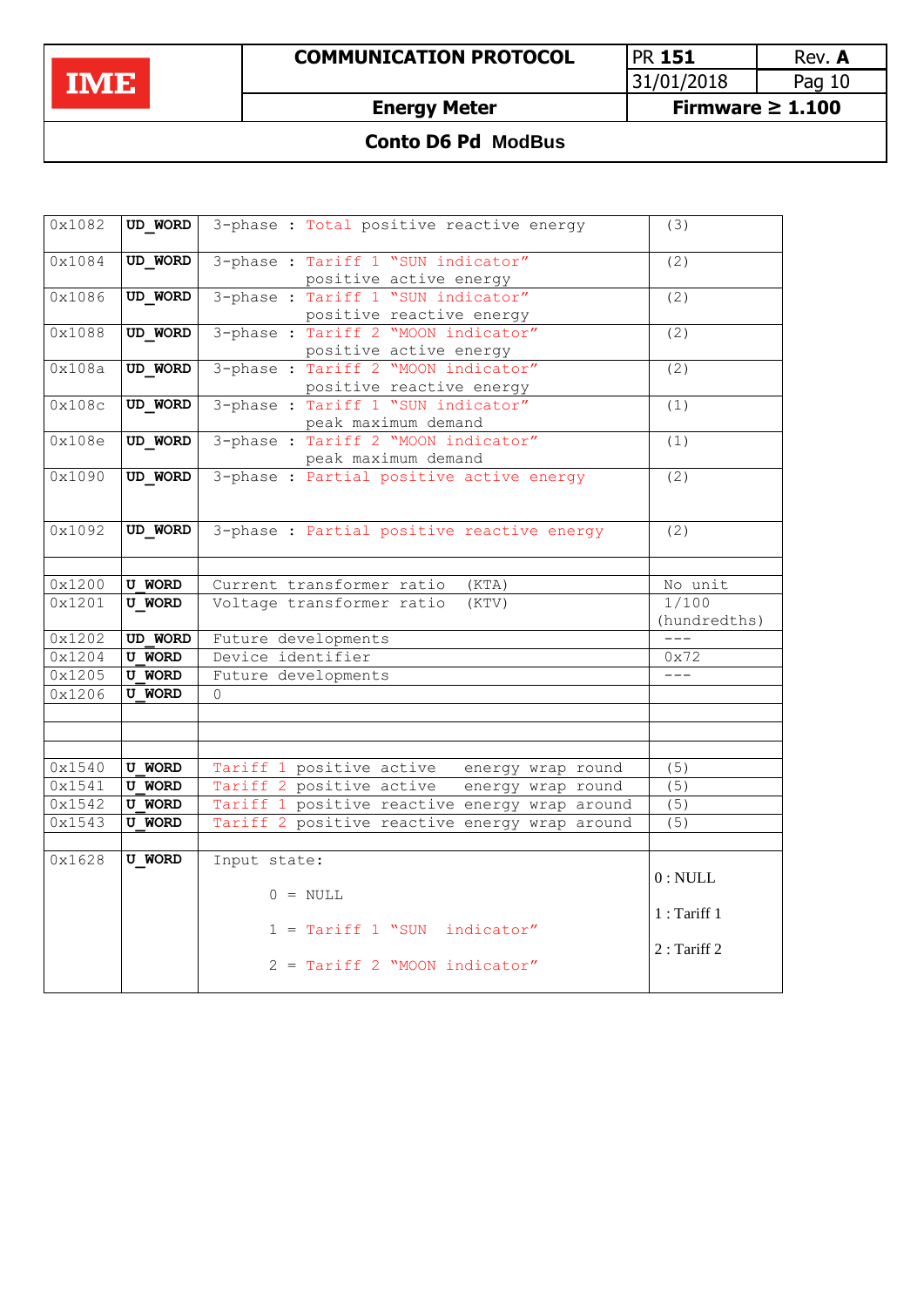|                           | <b>COMMUNICATION PROTOCOL</b> | <b>PR 151</b>         | Rev. A   |  |  |
|---------------------------|-------------------------------|-----------------------|----------|--|--|
| <b>TIVIEL</b>             |                               | 31/01/2018            | Pag $11$ |  |  |
|                           | <b>Energy Meter</b>           | Firmware $\geq 1.100$ |          |  |  |
| <b>Conto D6 Pd ModBus</b> |                               |                       |          |  |  |

(1) ---------------------------------------------------------------------------------

W, var, VA / 100

(2) ---------------------------------------------------------------------------------

|                   | unit<br>Measurement | Display<br>Format | Protocol<br>Format |
|-------------------|---------------------|-------------------|--------------------|
| Direct Connection | Wh(varh) $\star$ 10 | XXXXXX. VV<br>k.  | XXXXXXVV           |
|                   |                     |                   |                    |

(3) ---------------------------------------------------------------------------------

|                   | unit<br>Measurement | Displav         | Protocol |
|-------------------|---------------------|-----------------|----------|
|                   |                     | Format          | Format   |
| Direct Connection | kWh(varh) *         | <b>XXXXXXXX</b> |          |

(4) ---------------------------------------------------------------------------------

0 : positive

1 : negative

(5) ---------------------------------------------------------------------------------

wrap around means : when the main register of the energy value increases over 100 000 000 , the register is then reset to 0 and the wrap around value is incremented by 1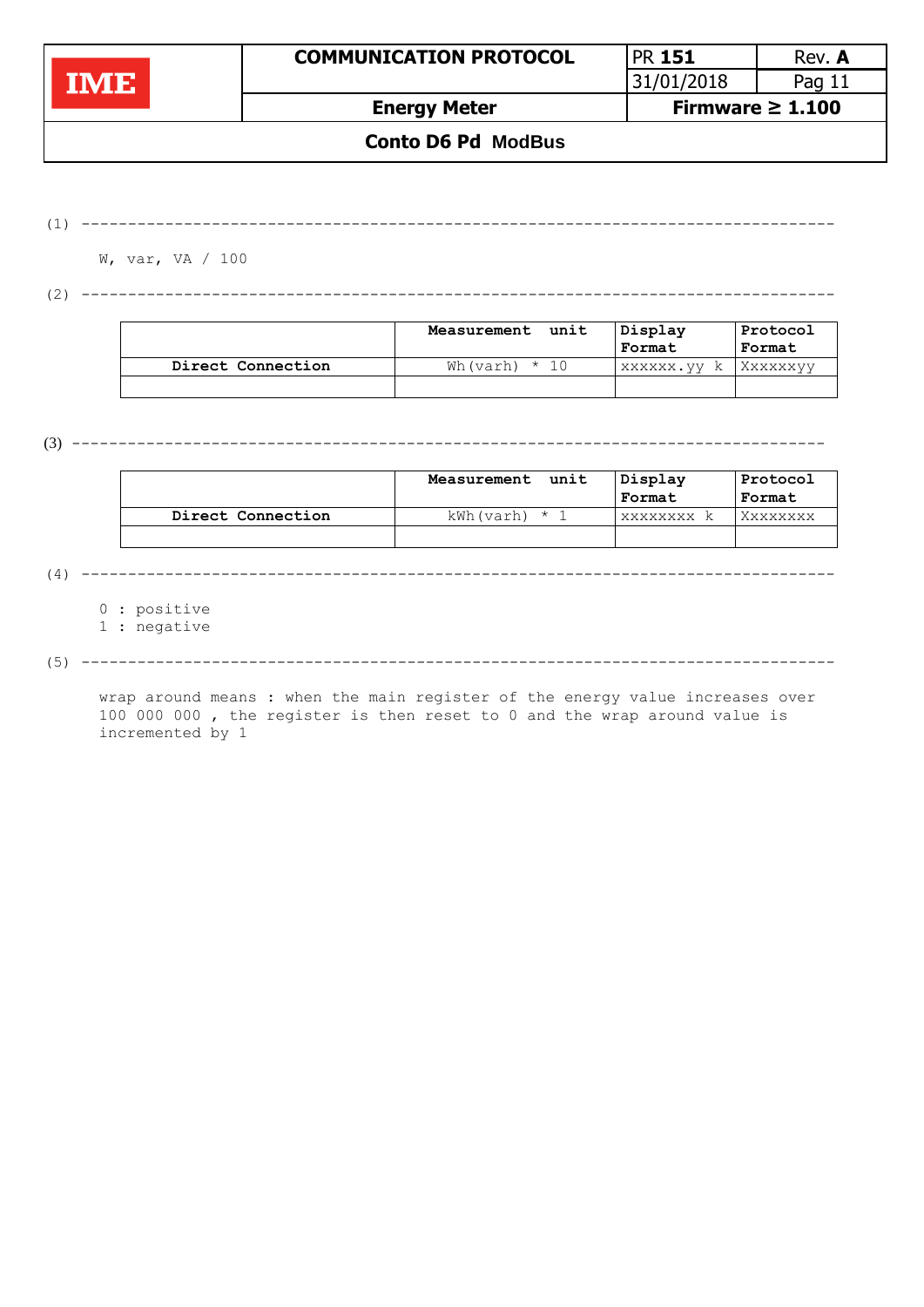| <b>TAVES</b>              | <b>COMMUNICATION PROTOCOL</b> | <b>PR 151</b>         | Rev. A |
|---------------------------|-------------------------------|-----------------------|--------|
|                           |                               | 31/01/2018            | Pag 12 |
|                           | <b>Energy Meter</b>           | Firmware $\geq 1.100$ |        |
| <b>Conto D6 Pd ModBus</b> |                               |                       |        |

## <span id="page-11-0"></span>**5.0 SETUP PARAMETERS**

**D6CExxx** parameters may be red and written accordingly to the procedure described in the following. The variable table to read and write the parameters are located at the same address. It is allowed to write the setup parameters addressed at 0x2000 only by a single telegram for each group.

### **Standard Setup parameters read**

#### **Length : 20 BYTES**

|        | <b>U WORD</b>          | Energy mode accumulation                | $0:$ not used        |
|--------|------------------------|-----------------------------------------|----------------------|
| 0x2000 |                        |                                         | 1 : not used         |
|        |                        |                                         | 2 : not used         |
|        | $0 \times 2001$ U WORD | Power Averaging time                    | 0:5min               |
|        |                        |                                         | 1:8min               |
|        |                        |                                         | 2:10min              |
|        |                        |                                         | 3:15min              |
|        |                        |                                         | 4:20min              |
|        |                        |                                         | 5:30min              |
|        |                        |                                         | 6:60min              |
|        | $0x2002$ U WORD        | Pulse on                                | $0:$ Act Energy      |
|        |                        |                                         | 1: Rea Energy        |
|        | $0x2003$ U WORD        | Pulse weight                            | (kWh/kvarh)          |
|        |                        |                                         | 0: 0.001             |
|        |                        |                                         | 1: 0.010             |
|        |                        |                                         | 2: 0.100<br>3:1.000  |
|        |                        |                                         | 4:10.00              |
|        |                        |                                         | 5:100.0              |
|        | $0x2004$ U WORD        | Pulse duration                          | $0:50$ msec          |
|        |                        |                                         | 1: 100msec           |
|        |                        |                                         | 2: 200msec           |
|        |                        |                                         | 3: 300msec           |
|        |                        |                                         | 4: 400msec           |
|        |                        |                                         | 5: 500msec           |
| 0x2005 | <b>U WORD</b>          | Percentage of rated 3phase active power | 405000 means         |
|        |                        | run hour meter                          | $(0.4\$ 50.00%)      |
|        | $0 \times 2006$ U WORD | Device address                          | 1. .255              |
|        | $0 \times 2007$ U WORD | Baud rate                               | 0:4800               |
|        |                        |                                         | 1:9600               |
|        |                        |                                         | 2:19200              |
|        | $0x2008$ U WORD        | Parity                                  | $0:$ none            |
|        |                        |                                         | $1:$ odd             |
|        |                        |                                         | 2:even               |
|        | $0x2009$ U WORD        | Time between characters                 | 3. .99 <sub>mS</sub> |
|        |                        |                                         |                      |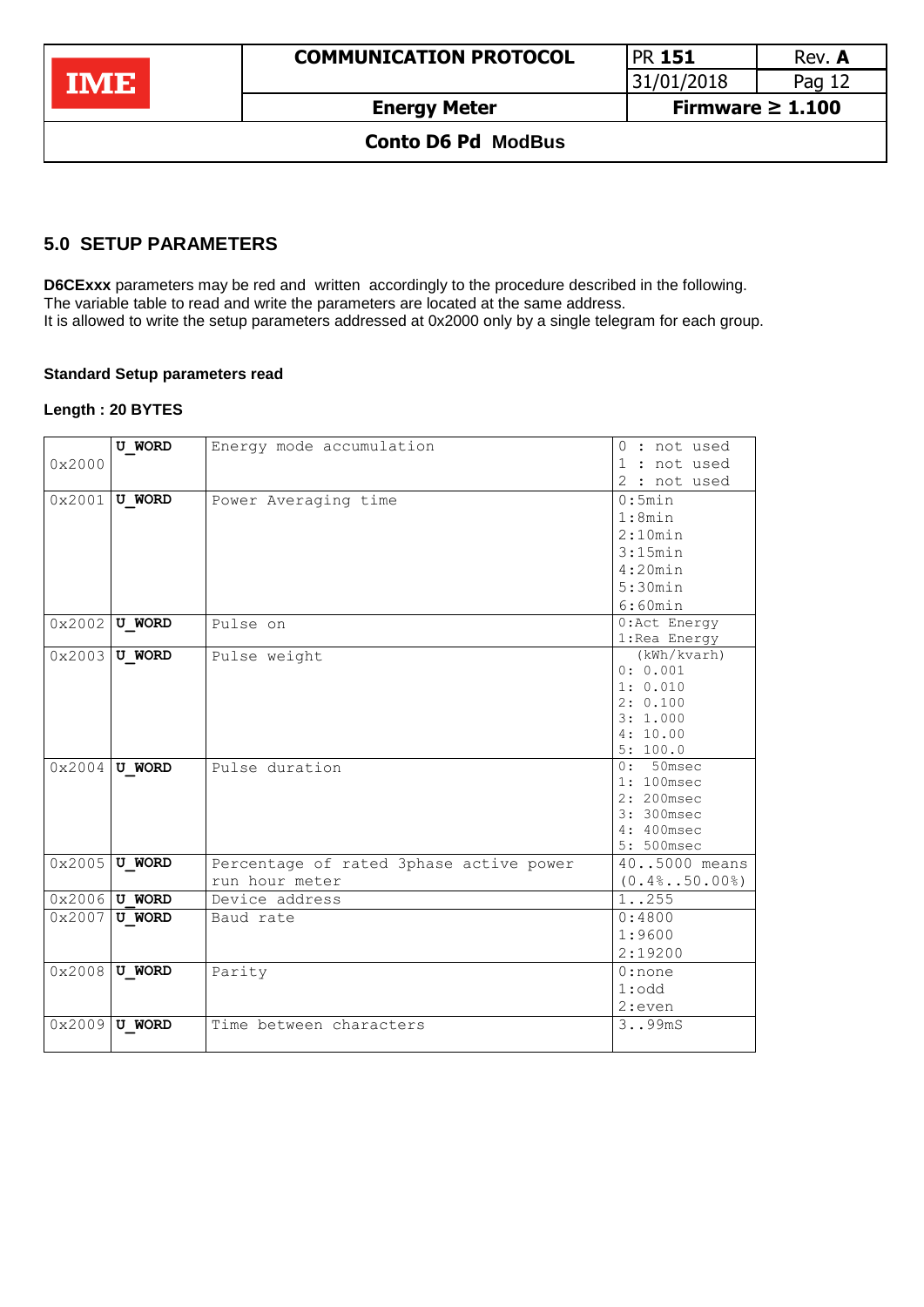31/01/2018 Pag 13

## **Conto D6 Pd ModBus**

#### **Procedure to write**

Every write operation must be preceded by a "Master Unlock Key" command.

Address 0x2700 : write word with value = 0x5AA5 (Master Unlock Key)

### Reset of NEMO parameters

Any writing operation of any parameter will have effect **only** in the volatile memory (RAM). After any writing operation of parameters described in the following of the document, if necessary to go back to the default

it is mandatory to send the following commands :

Address 0x2700 : write WORD with value = 0x 5AA5 ( Master Unlock Key ) Address 0x2800 : write WORD with value = 0x YYYY ( any value )

This command will reset the NEMO and in this way all changes will be lost so returning to the previous conditions.

#### EEPROM savings

If it is necessary to save the new parameters in EEPROM it is mandatory to send these following messages :

Address 0x2700 : write WORD with value = 0x 5AA5 ( Master Unlock Key ) Address 0x2600 : write WORD with value = 0x YYYY ( any value )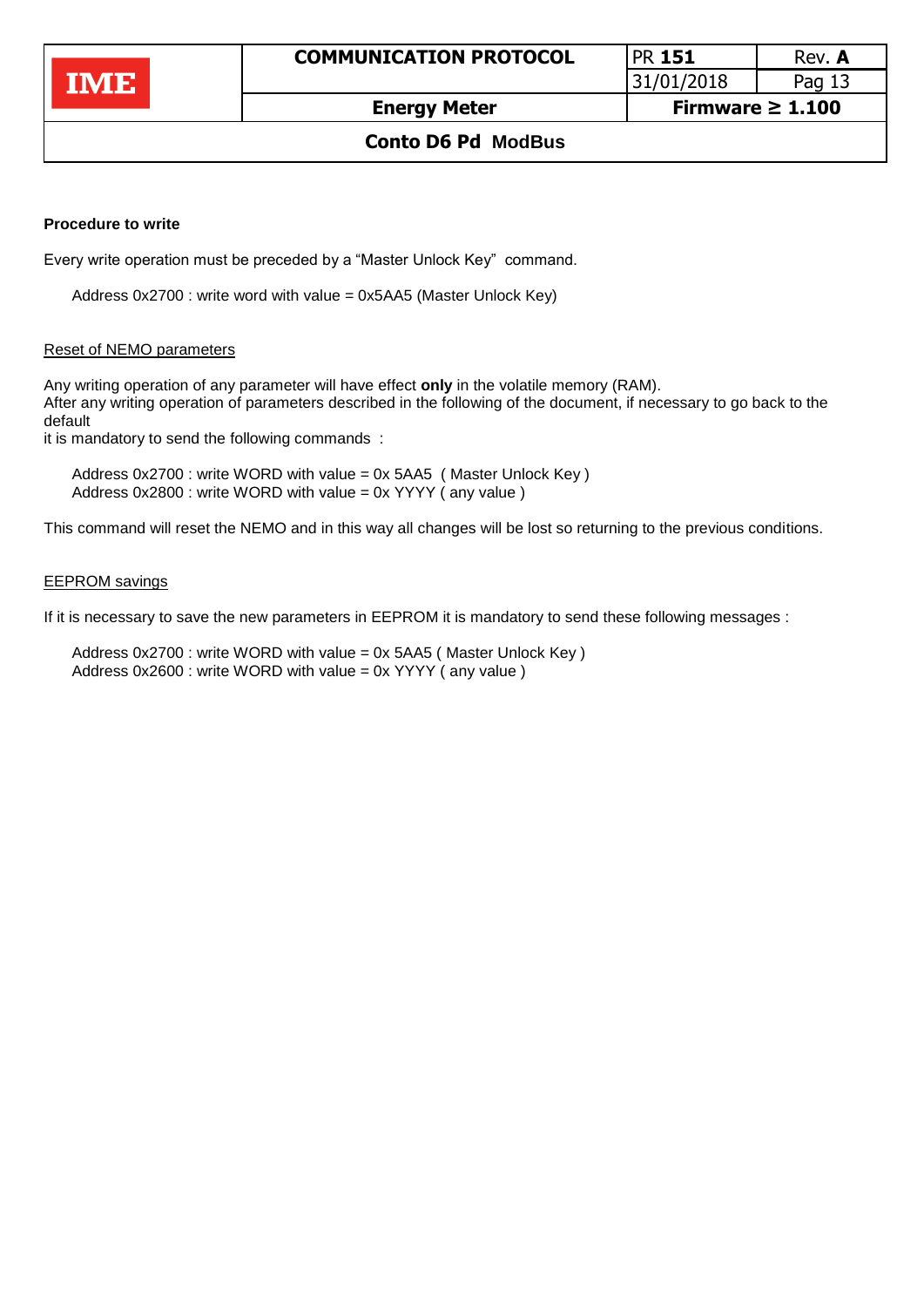

| <b>PR 151</b> | Rev. A |
|---------------|--------|
| 31/01/2018    | Pag 14 |
|               |        |

### **Conto D6 Pd ModBus**

#### **Write address table**

| Address | Format        | Description                                            | Value |
|---------|---------------|--------------------------------------------------------|-------|
| 0xC8    | <b>U WORD</b> | Reset partial positive active energy                   | (10)  |
|         |               | Reset partial positive reactive energy                 |       |
|         |               | Reset Hour Meter                                       |       |
|         |               | Reset Peak Maximum Demand Tariff 1 "SUN indicator"     |       |
|         |               | Reset Peak Maximum Demand Tariff 2 "MOON indicator"    |       |
| 0x2000  | 6 U WORD      | Standard setup parameters                              | (14)  |
| 0x2600  | <b>U WORD</b> | Saving in EEPROM parameters changed by Remote commands | (11)  |
| 0x2700  | <b>U WORD</b> | Enable Remote Writing Operation                        | (12)  |
| 0x2800  | <b>U WORD</b> | Load previous setup parameters stored in EEPROM        | (13)  |
|         |               |                                                        |       |

(10) To reset desired measurements write the following word (in binary) :

#### 0|0|0|0|0|0|0|0|0|0|0|b5|b4|b3|b2|b1|b0

 $b0 = 1 \Rightarrow$  reset partial positive active energy

 $b1 = 1$  => reset partial positive reactive energy

- $b2 = 1$  => not used
- $b3 = 1$  => Reset Hour Meter
- b4 = 1 => Reset Peak Maximum Demand Tariff 1 "SUN indicator"
- $b5 = 1$  => Reset Peak Maximum Demand Tariff 2 "MOON indicator"

 $b6$  ..  $b15$  = not used

- (11) Write any value to save the new parameters changed by Remote commands
- (12) To do any remote programming write operation, it's mandatory to write a safety  $key = 0x5AA5$ .
- (13) Write any value to abort any remote programming write operation and reload the previous values.